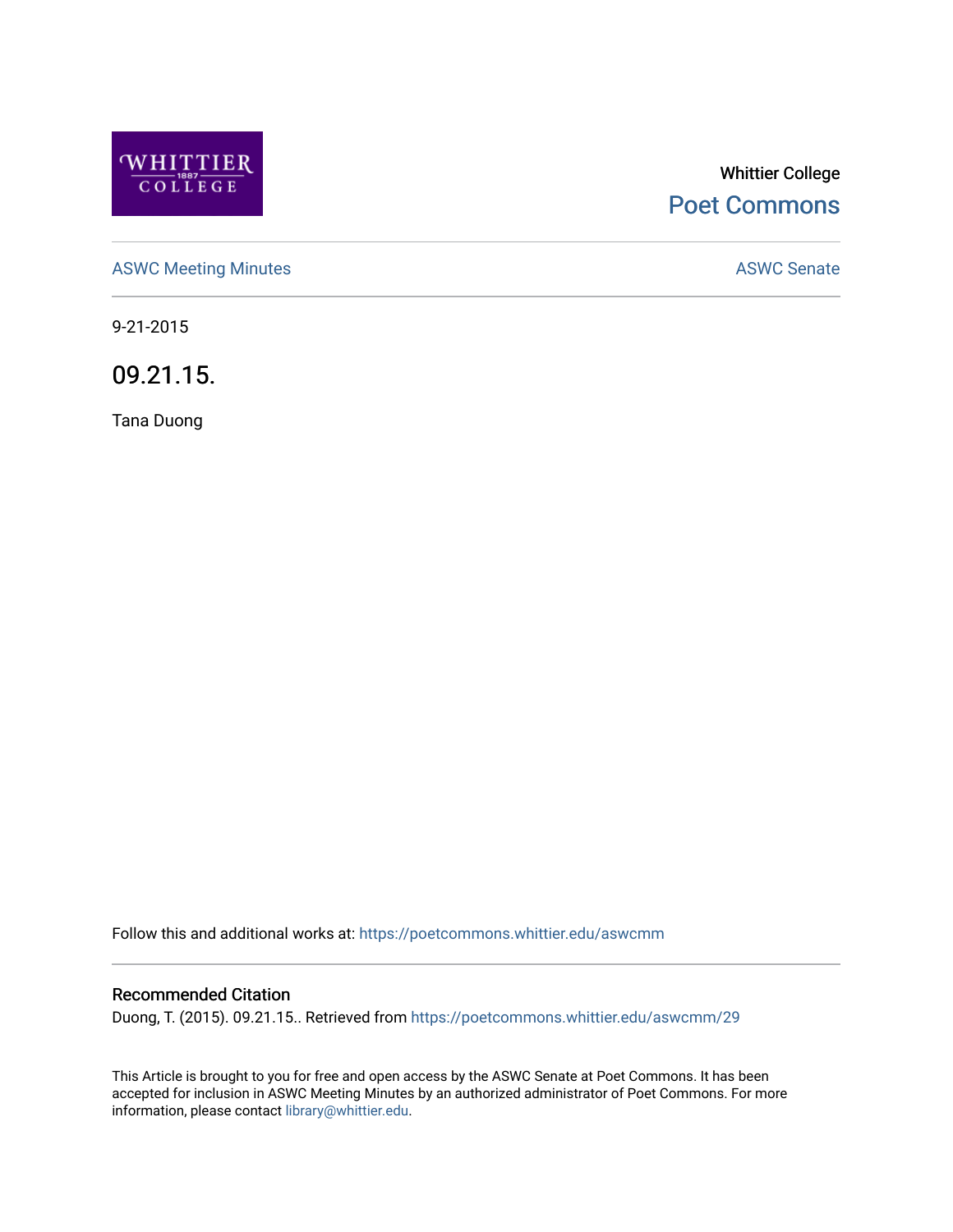

## **Meeting Minutes for September 21, 2015**

# **I.** Meeting is called to order at 7:02PM

# **II. Inspirational quote Sen. Parviainen**

a. "Choose to collaborate and watch your competitors become your allies."

**-** Jennifer Ritchie Payette

## **III. Mission Statement**

a. The ASWC Senate, as the governing body of the Associated Students of Whittier College, is dedicated to the betterment of the college as an institution and as a member of the broader community. The Senate shall assist on-campus clubs and organizations in creating, promoting and implementing dynamic programs and events that involve students and add value to their educational experience. This body will act as an open forum for students to voice their opinions and desires, always keeping the best interests of the ASWC in mind. In all of its actions, the Senate will serve the students first with integrity, dedication, responsibility and **Read by Sen. Kimball** 

## **IV. Roll Call- Secretary Duong**

- a. Present: President Robert Duarte, Vice-President Amer Rashid, Treasurer Cesar Zamora, Secretary Tana Duong, Director Cody Allman, Director Leah Boynton, Sen. Michelle Ordonez, Sen. Hannah Martin, Sen. Erica Wendt Sen. John Parviainen, Sen. Katie Clendening, Sen. Lorena Heymans, Sen. Alfredo Santacruz, Sen. Alyssa Kimbell, Sen. Rudy Marquez, Sen. Jazmin Ringgold, Sen. Jacob Contreras, Sen. Priscilla Rodriguez, Sen. Vica Malgina, Sen. Will McKenzie, Dr. Morris, Dr. Sobers
- **b.** Absent excused: Dr. Kjellberg
- **c. Unexcused:**
- **V.** Vice-President Rashid, we had a productive session last week.. keep the deliberation. But keep respectful

# **VI. Minutes Amendment/Approval**

**a.** Approved

# **VII. President's Message- President Duarte**

- **a.** Followed up with HR problem, still no response but will continue to work on it
- **b.** Met with Bill Wyman, water conservation... Whittier College has saved 12% water. From studies, most water usage was from the pool. Being environmentally with the Science Center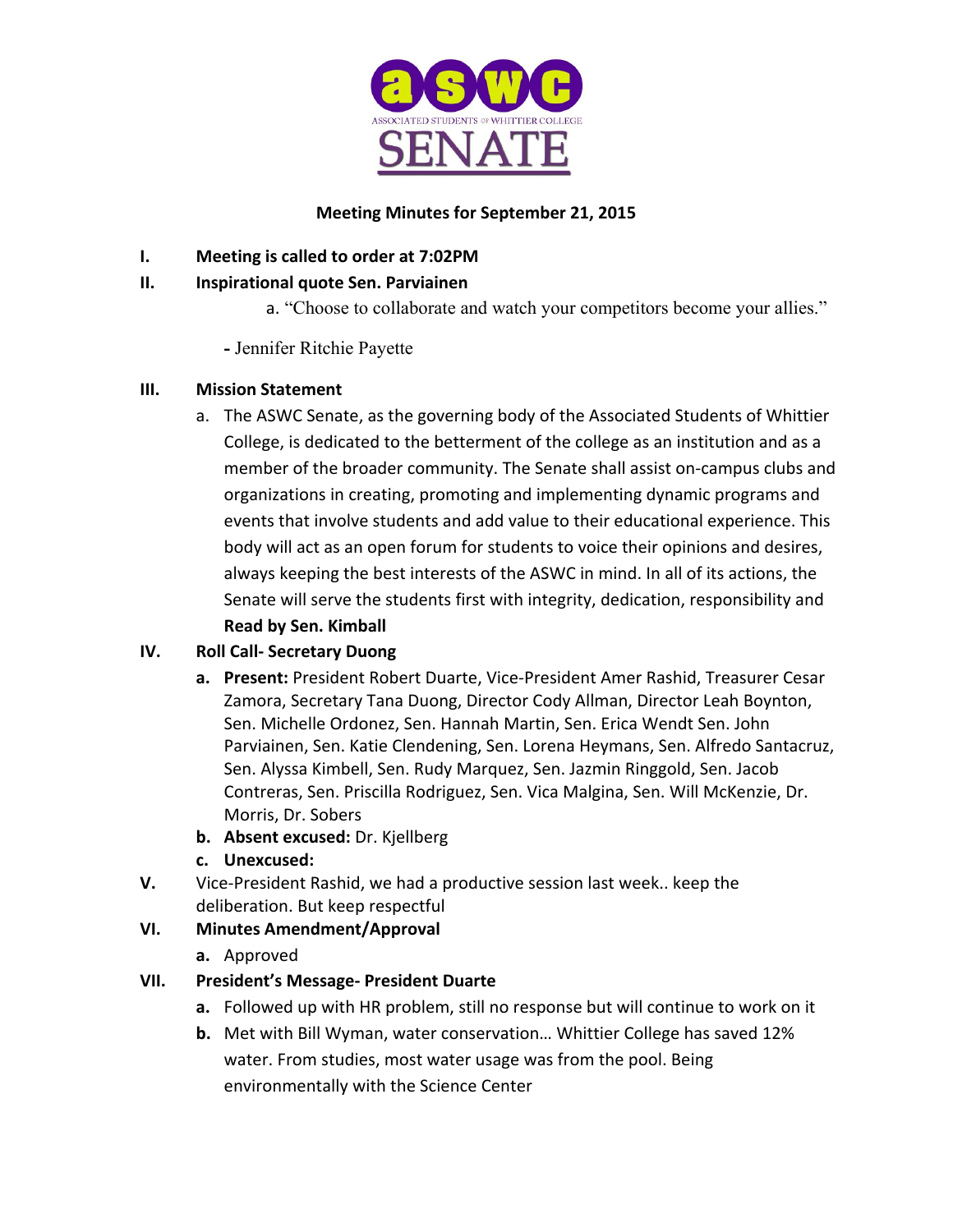- **c.** Senators represent the entire student body, and constituents... not your personal vendetta or biases. We are here to seek the best interest for our entire campus
- **d.** Thank you for everyone for being here

#### **I. Treasurer's Report- Treasurer Zamora**

**ASWC ACCOUNTS**  Executive Budget Balance: \$ 11,700.00 est. Reserve Account Balance: \$ 11,697.78 **TOTAL ASWC FUNDS:**  *• General Fund: \$56,335.00 est • Total Funds Allocated: \$13,525.00*  Total Requests Pending: *• First Readings Pending: \$15,383.62 • Second Readings Pending: \$19,790*  **RELATED ACCOUNTS**  Program Board Account: \$43,250.00 Media Council Account: \$63,000.00

#### **II. Constituent Reports**

a. Social Justice Coalition- Sen. Marquez

a. Still in process of determining which clubs are a part of SJC

b. Commuter Rep- Sen. Ordonez

a. Constituents concerned about campus safety personnel not being able to provide escort services

c. Student Body Rep- *Sen. Parviainen*

a. AC problem was resolved

d. Student Body Rep- *Sen. Heymans*

a. Commuter constituent had an okay experience with parking

- e. Student Body Rep- *Sen. Clendening*
	- a. Constituent with event to be catered by Bon Appetit but never heard a response to emails
	- b. students talked about composting from the trash that is biodegradable, used at the Urban Garden perhaps.. environmental committee?
- f. Student Body Rep- *Sen. Erica Wendt*

a. Watering sidewalks were a concern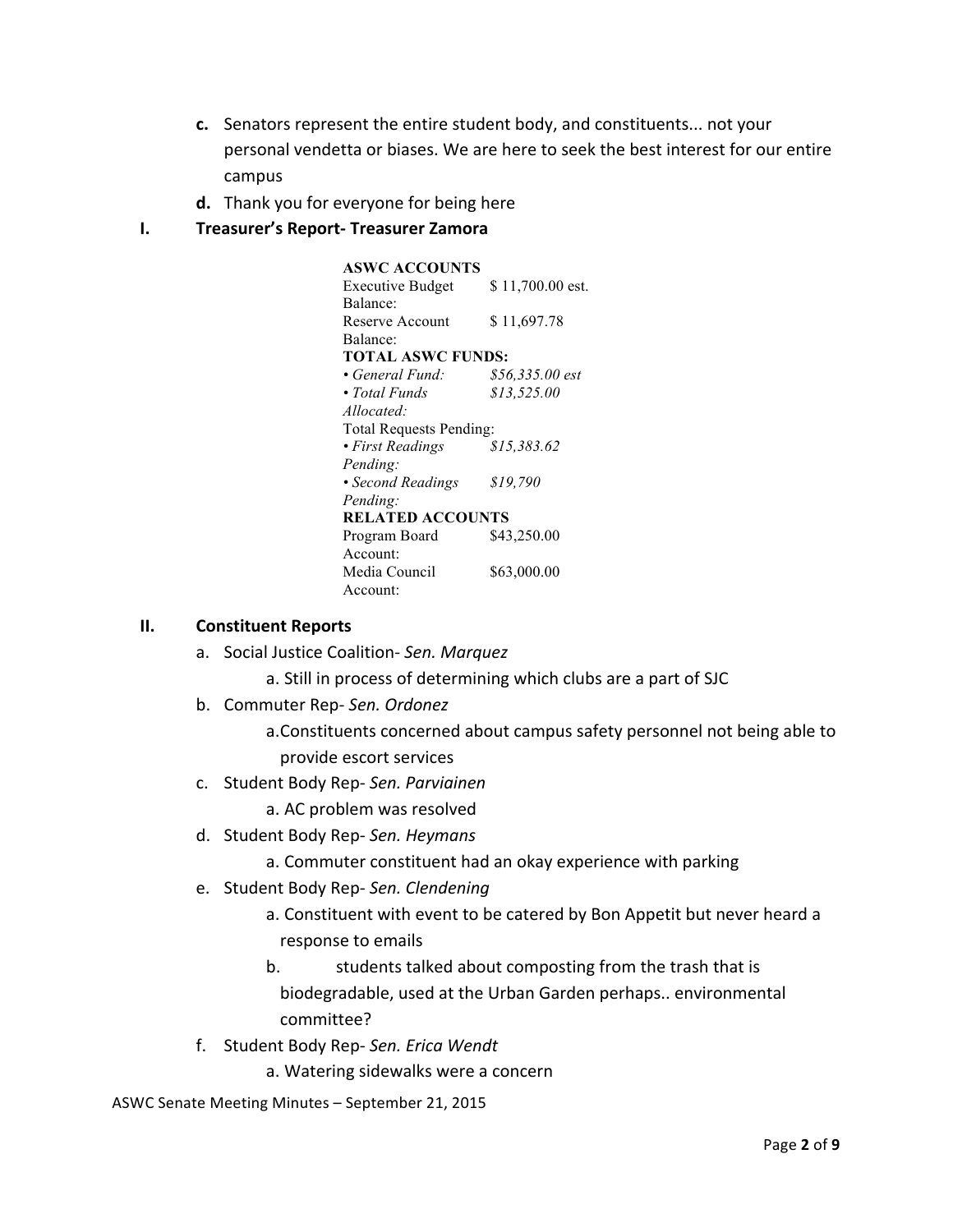- b. readership- LA times were out of copies
- g. Residential Hall Rep- Sen. Martin

a.AC was down in Turner 

- h. Inter-Club Council Rep- *Sen. Kimbell*
	- a. First meeting past Thursday
	- b. clubs need to register by September 25<sup>th</sup>
	- c. discussed how funding goes with Cesar
- i. Diversity Caucus Rep- Sen. Santacruz
	- a. Diversity Council had successful first meeting
	- b. TOBGLAD a dry ball event need committees to help plan, please reach out if you are able to
- j. Student Athletic Advisory Committee Male Rep- Sen. Contreras
	- a. Men's Soccer game this week
	- b. Helping Hands this weekend, athletes excited
- k. Student Athletic Advisory Committee Female Rep- *Sen. Rodriguez*
	- a. Women's soccer 5-0 undefeated streak
	- b. Women's Volleyball play tomorrow against Cal-Lu
- l. Media Council Rep- *Sen. Ringgold* 
	- a. Media Council met today, funded requests
	- b. second readings take place next week
- m. Inter-Society Council Male Rep- *Sen. McKenzie*
	- a. ISC banquet towards end of year in the process
- n. Inter-Society Council Female Rep- *Sen. Malgina*
	- a. Successful student activities fair
	- b. requests more space for societies next time
	- c.alumni would like to bring in an announcement board

#### **III. Committee Reports**

- a. Administrative- Vice President Rashid
	- a. Monday's at 3:30 every other week starting next week
	- b. Go over governing documents with committee
- b. Budget- Treasurer Zamora
	- a. Second Reading
	- b. Mondays at 4:30 in Senate Office
- c. Campus Relations- Dir. Boynton
	- a. Taking headshots of senators, majority are done
	- b. Meeting Tuesday, Sep 29th at 4:30
- d. Elections- Secretary Duong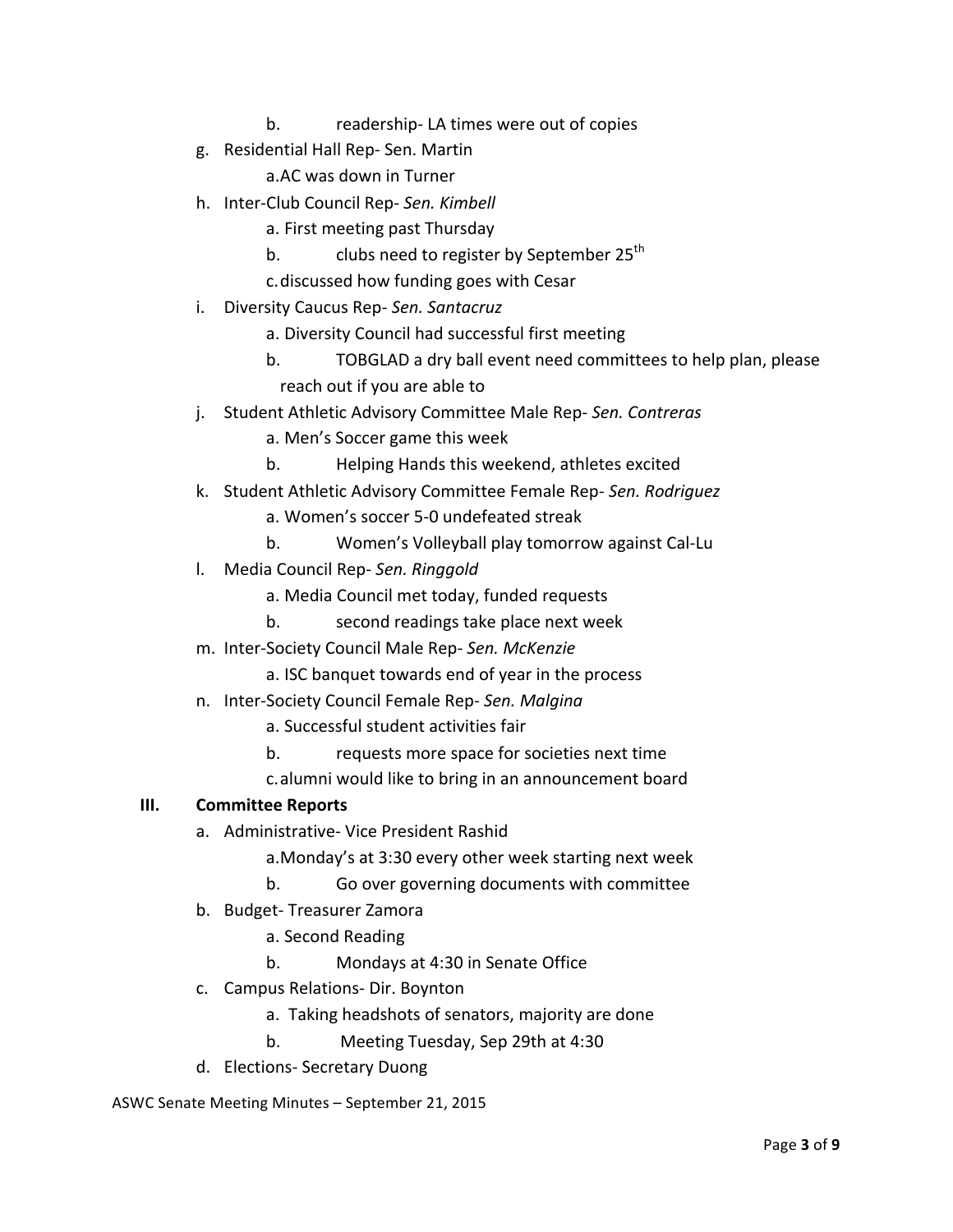- a. Successful informational session for First Years
- b. preparing a shift list for election day outside CI
- e. Program Board Program Board Director Allman
	- a. Welcome Week is officially complete
	- b. largely successful
	- c. Shout out to Sen. Marquez for leading all the events
	- d. two articles that highlighted by events thrown
	- e. Only downside, bring more transparency so that students are aware that PB funded this event
	- f. Tuesdays at 5 in LEAP Conference room
	- g. Homecoming spirit week announced, look forward for that
- f. Advocacy- President Duarte
	- a. Advocacy meets tomorrow, 4:30 PM in senate office
	- b. addressing topics concerning student rights and campus safety
- g. Culinary- Sen. Clendening
	- a. Attended gluten free focus group with James Dial
	- b. Wednesday will be first meeting, 5:30PM, (every other Wednesday)
	- c. Please attend if any conflicts with Bon Appetit
- h. Environmental- Sen. Martin
	- a. Met to follow up Pepsi recycling program with FRN
		- 1. Machine for recyclables in and coupons come out, no cost to the school
		- 2. Bringing this idea to Pres. Herzberger next to propose, will be by the Spot
	- b. Want to start composting project on campus, Maddie is spearheading this, meeting with Sal Johnson and the Dean
		- 1. want to make a visual representation of waste from CI, very comprehensive
	- c. Want to partner with facilities and Res Life, competition between dorms for lowest water reduction with a prize for dorm improvement
	- d. wanted to propose that Senate might need an environmental chair
		- 1. Point of Interest- write a bill to propose, or write a bill with administrative committee to propose to the table
- i. Student Feedback- Sen. Marquez
	- a. Meet Mondays 5PM Senate Office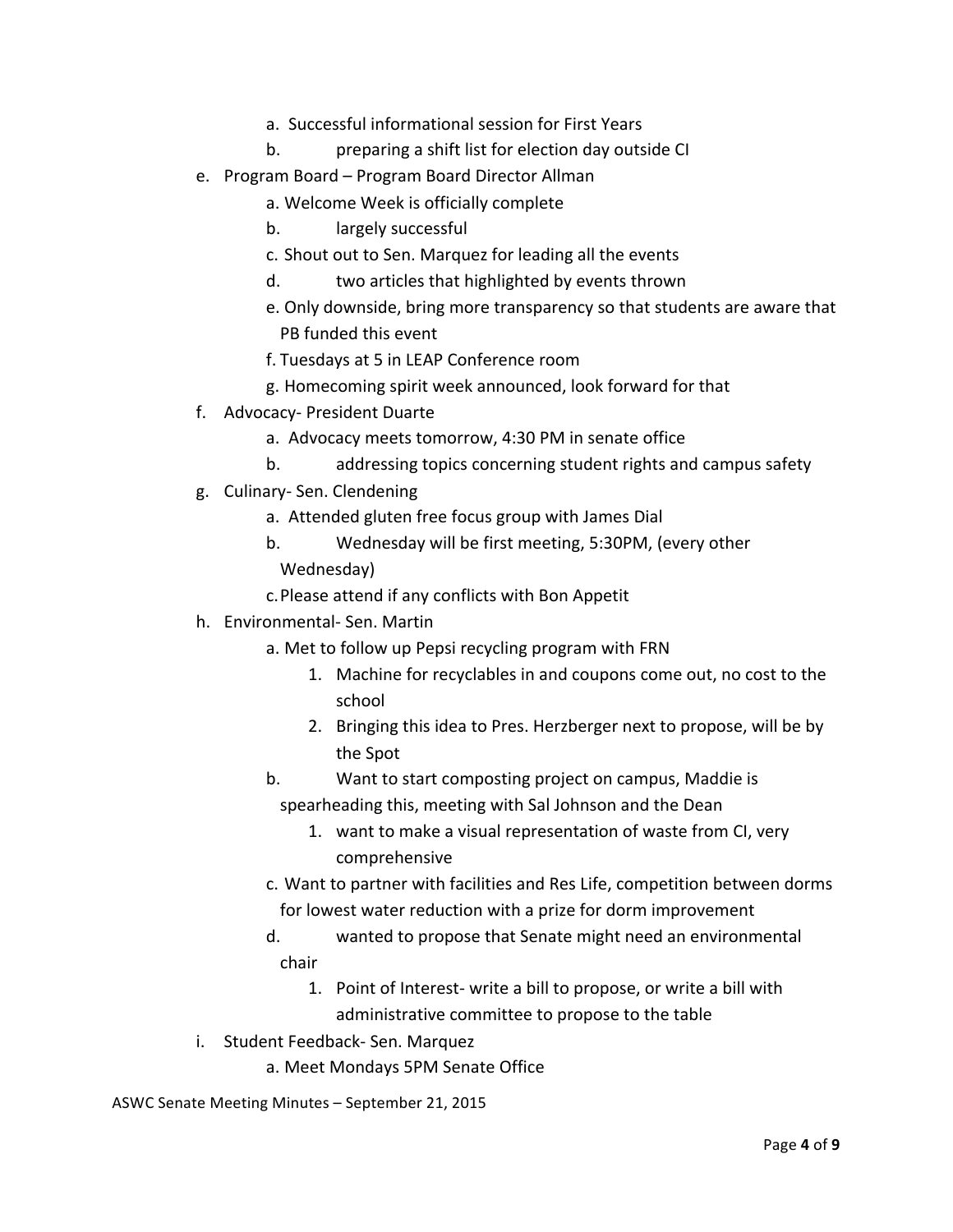- b. surveys for students are still being drafted, may want input from committees
- c. Discussed working with CIA to plan forums for Res Halls, like events
	- 1. will provide food, reservations
	- 2. CIA requests help to plan, perhaps any Senators that would like to volunteer to spearhead this
- j. Academic Affairs- Vice-President Rashid
	- a. Wednesday at 5PM in senate office
	- b. finalize application for academics affair council chair that will also sit on the table, to help construct the council
		- 1. take ownership make appeals due to academic issues
	- c. Application will go live Thursday, please share... beginning process to determine this position

## **IV. Public Voice - n/a**

# **V. First Readings**

- A. WC Men's Volleyball Club
	- a. Started the club last year, fallen out of league since 2008
	- b. Would like senate to help kickstart their organization to be a part of Southern California Collegiate Volleyball League Fee
	- c. Connect community through the sport of volleyball, provide friendly competition on campus
	- d. Have a vision of the club being sustained through sponsorships and donations, long term investment
	- e. Wednesdays 5-6, meetings in Diehl Hall 7-8
	- f. Sen. Marquez, Senate would technically hold the equipment ownership, possibly through LEAP
	- g. Decide as a Senate if considered improvement, can fund in General Fund or Reserve Account
	- h. Sen. Parviainen, is this solely dependent on the funding of Senate? Yes.
	- i. Sen. McKenzie, have you considered dues for each member? Yes, it covers the fee of jerseys etc.
	- j. Sen. Heymans Article VI, subsection H. is funded \$150 ... as a start up through ICC.
- B. Math Club Meeting
	- a. \$10 a person
	- b. Print advertising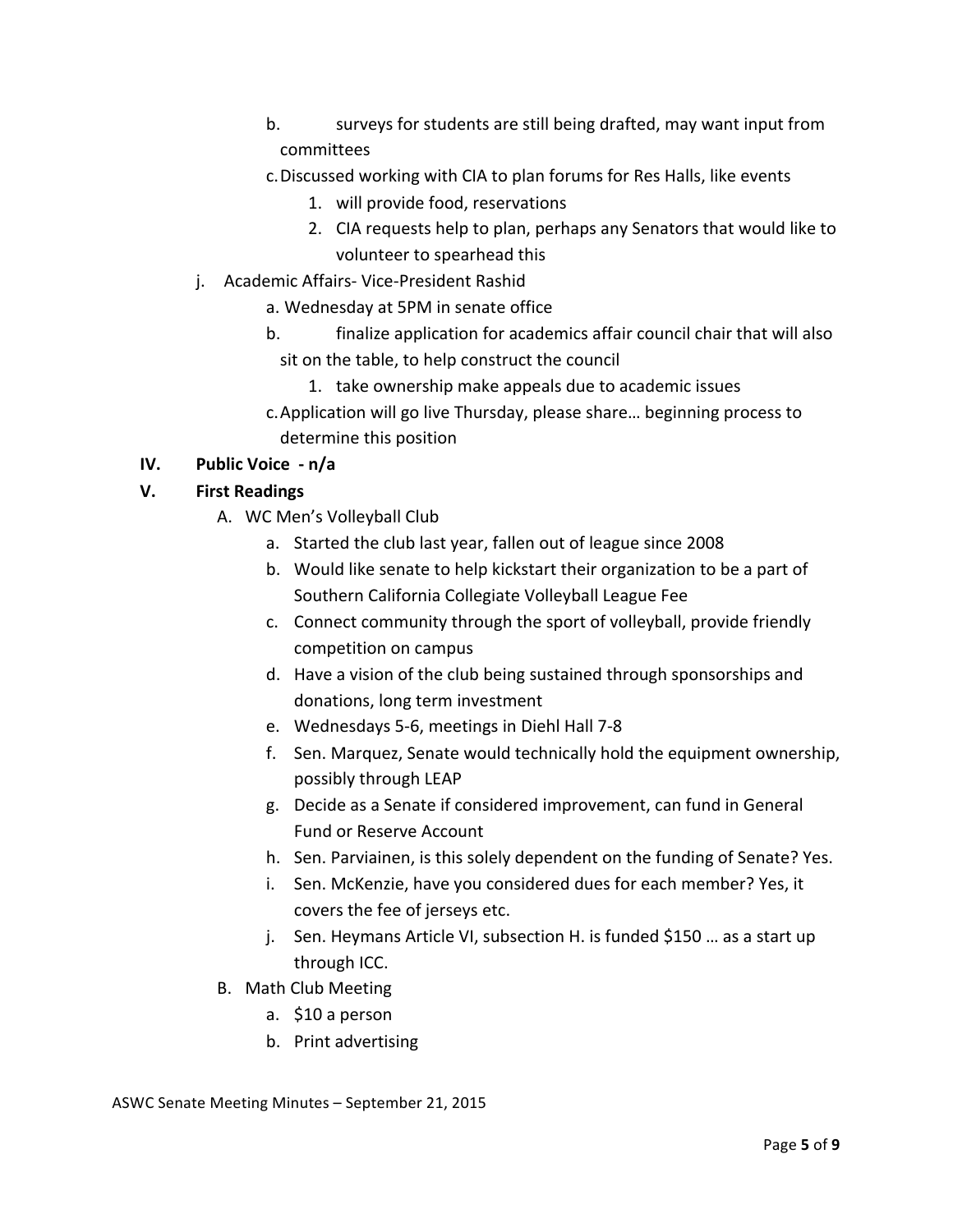- c. EMS request through LEAP and with Bon Appetit, have number confirmed by second hearing
- C. Athenian Society lunA
	- a. Friday, October  $13^{th}$ , Radisson Hotel
	- b. Highest attended dance of the Fall semester
	- c. Plan to address any concerns
		- i. Rebranding: no longer calling it blackout
		- ii. Education: funding alcohol prevention program funded through society
		- iii. Safety: budgeted for more campus safety officers than last year, shows compliance. Will speak with RA's before dance
	- d. Successfully marketed wearing black, if put minds together then alcohol education can be applied as well
	- e. Putting on a experience, requests senate's help in achieving that once again
	- f. Sen. Parviainen: Senate will allocate \$4,000 total for off-campus venue
	- g. Sen. Clendening how much money was spent on the Raddisson last year? Approx. \$6000
	- h. Sen. Heymans, how much was the organization funded last year? Approx.
	- i. Sen. Santacruz what sort of information planning to hand out
	- j. Sen. Martin have you considered implementing "Think About It" program with students... plan to rally and educational experience
	- k. Pres. Duarte requested getting the collaboration of the Society to complete Think About it at the rally perhaps?
	- I. Sen. Santacruz, was additional campus safety staff a requirement or encouragement?
		- i. Was your society the only one required to employ the amount of campus safety officers?
	- m. Public, will there be an educational program provided before the dance, and will it be provided at the dance?
	- n. Sen. Malgina what's the difference with venue funding from last year and this year, but there was an adjustment
	- o. Dir. Allman, implementing the card swipe program perhaps

#### **Daily Calendar Considerations**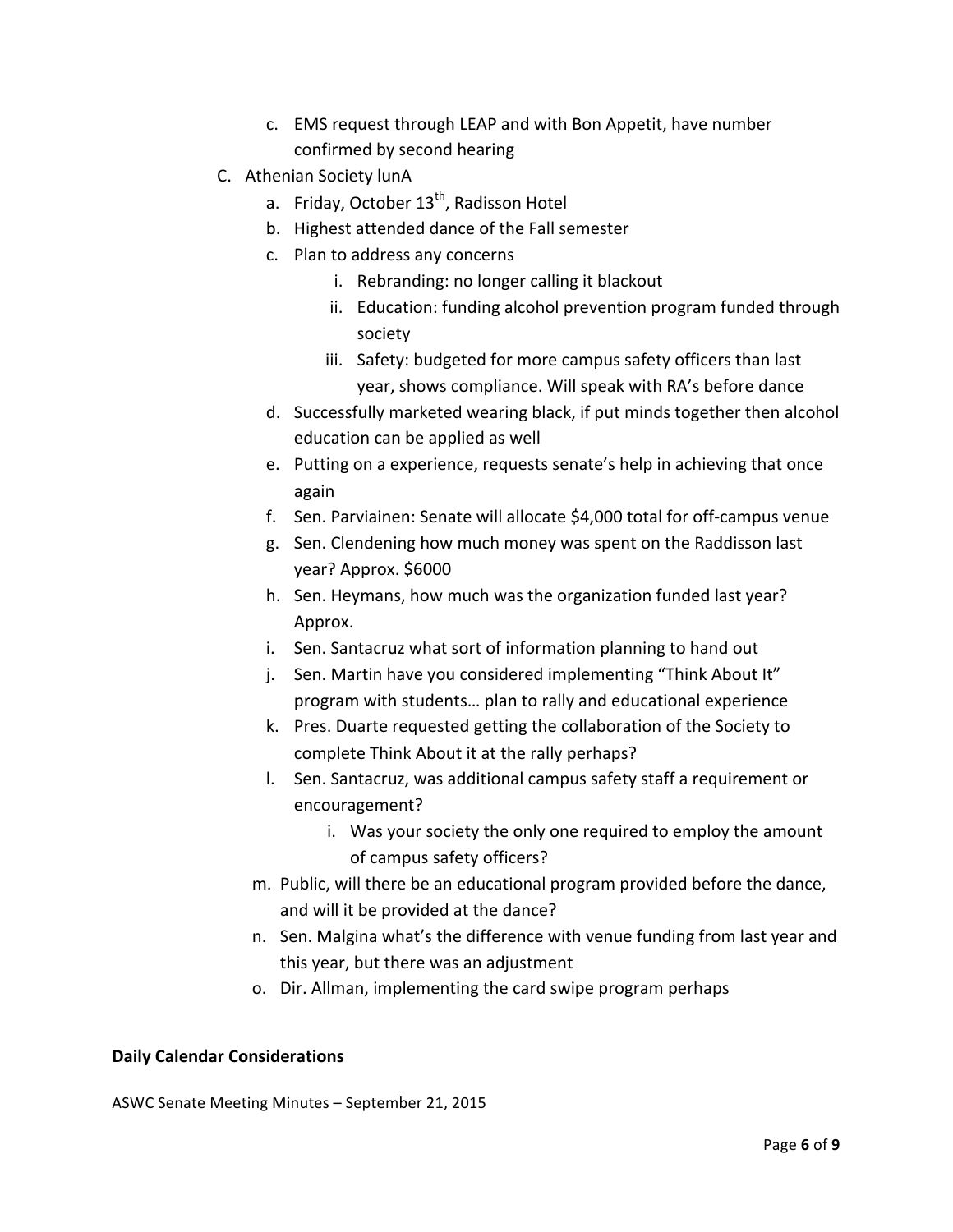- A. Dia de los Muertos by MeCHA
	- a. Sen. Heymans moves to fund event in recommended amount of \$800
- **B.** Posada/ Brindis Navideno
	- a. Approximately 200 participants
	- b. Happening since 1970s
	- c. Sen. Santacruz requested to fund in requested amount of \$3,570
- **C.** Ionian Society Rush
	- a. Requested \$150 for Rush
	- b. Sen. Parviainen moved to fund in requested amount of \$150
- **D.** Bilingual Foundation of the Arts Play by Sigma Delta Pi
	- a. Reduced money requested
	- b. Sen. Heymans moved to fund request in recommended amount
- **E.** "These Paper Bullets" at Geffen Playhouse- INTD 100
	- a. Sen. Santacruz moved to fund in requested amount
- **F.** Wet N' Wild- Metaphonian Society
	- a. Sen. Santacruz, what's your definition of a conventional dance
		- i. Maybe like the "Welcome Back Dance", want to create a "unconventional" experience
	- b. Sen. Contreras what is a bungee bull?
		- i. Safer than a traditional mechanical bull
	- c. Sen. Marquez we didn't fund a stage so perhaps this pit and bull could take it's place technically
	- d. Foam pit is what sets this dance aside from other school events
	- e. Dunk tank is used to promote and help fund for the event
	- f. Tent will help provide comfortable temperature and introduce new electric aspect to the event
	- g. Sen. Marquez moved to fund event in requested amount of \$7455
		- i. Something they've done for 10 years, eliminating aspects will ruin that tradition
		- ii. With attendance being a huge factor, reducing the attractions will effect their turnout
		- iii. Eliminating the tent isn't detrimental because we have the funds
		- iv. They are attempting to improve the event from the past (Sen. Heymans)
		- v. Can't have electric without the tent, and you can't have the wild without the bull Vice- President Rashid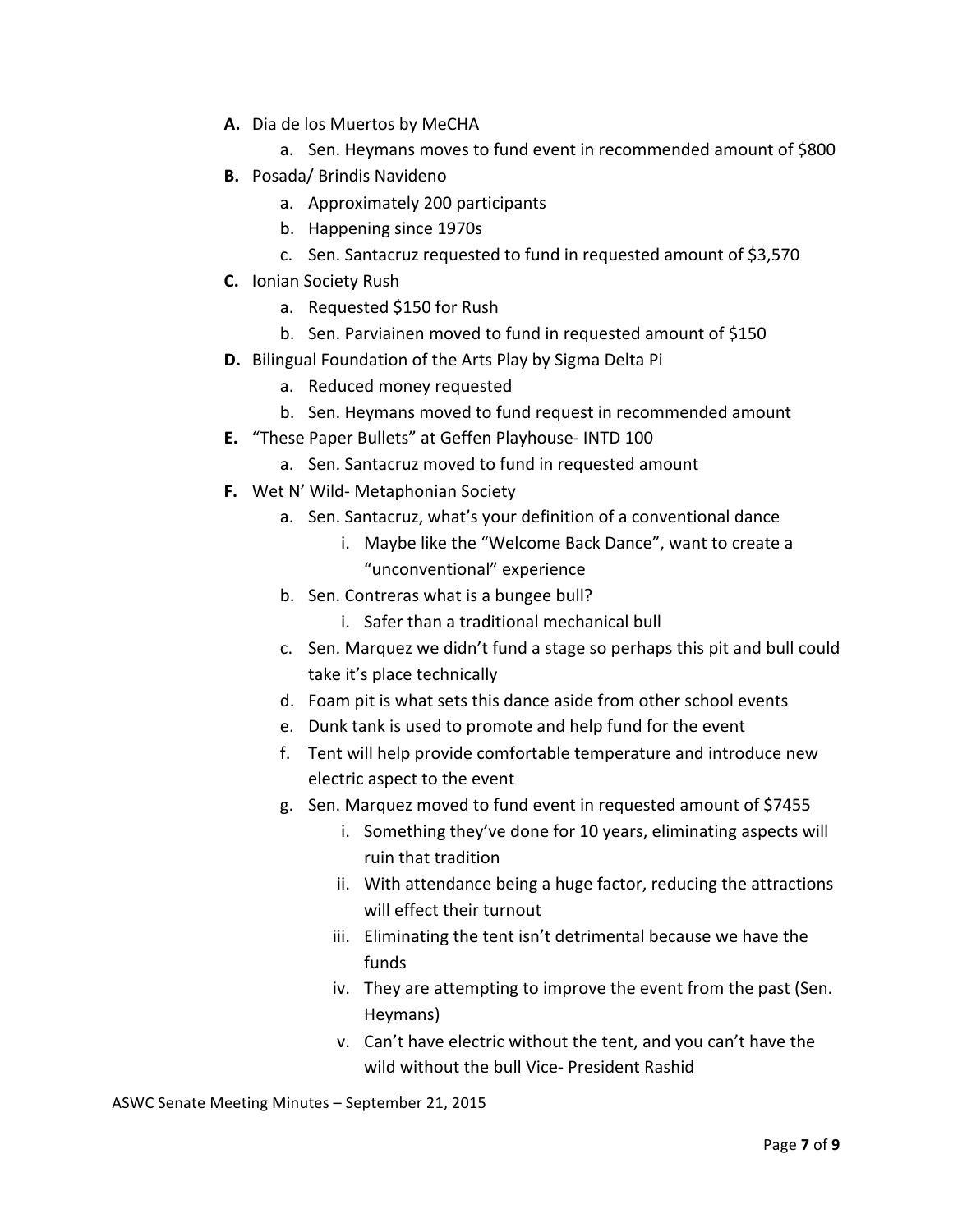- h. Sen. Martin moved to fund event in \$4400
	- i. Requested amount minus the bungee bull and tent
	- ii. The tent has not been used in the past
	- iii. Bungee bull is eliminated in the interest of cost
	- iv. A night of four hours, keep in mind the amount of money spent... with activities that enrich the educational experience on campus
- i. All in favor for requested amount: 7
- j. All in favor for  $$4,450:3$
- k. Abstentions: 2

#### **Miscellaneous Business**

- A. MeCHA's request for Tardeada was overlooked, motion to go back
	- a. Sen. Martin, open up First Readings
	- b. Big part of Homecoming weekend, originally held by Amigos Unidos
	- c. Lots of alumni that have supported this event in the past
	- d. 400 participants include families
	- e. Performances- based on theme from a country
- **B.** Sen. Contreras, funding requests deadline?
	- a. First two weeks are deadline for dance funding requests
	- b. Anything else after can be heard with a 2/3 vote of approval
- **C.** Dir. Allman point of information, reference large medium small events standards

#### **Announcements**

- A. Shauna introduces self, Week At a Glance is in front of each senator
	- a. Share with constituents
	- b. Workshops for clubs and organizations with information that can be found useful
		- i. Hosted by Dir. Allman, share with your constituents
	- c. Bookmarks for studying, and commuter students...share information with everyone
	- d. Shirts "We Bleed Purple" will be handed out by RA's, coaches etc. for the student body... the first time entire student body is given a shirt, all campus initiative to increase the spirit and pride!